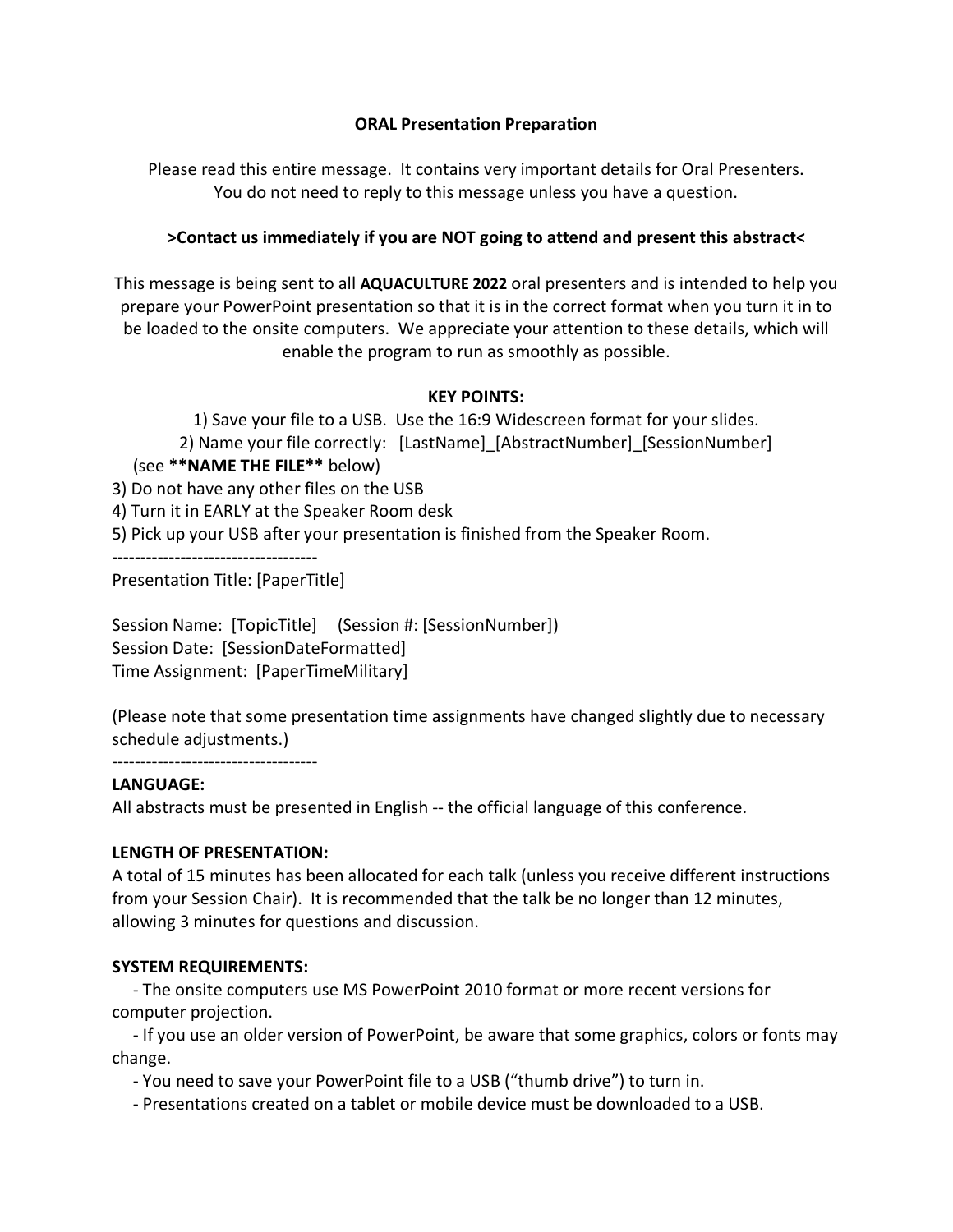#### **USING VIDEOS IN YOUR POWERPOINT PRESENTATION: If you use a PC or MAC system:**

 - The best video format to embed in PowerPoint is **WMV or MPEG-1**. As WMV is the authentic Windows Media format and MPEG-1 is standard for video and audio compression and can playback on any computer system. WMV video embed in PowerPoint 2010 or later can playback on any Windows system computer.

 - To embed video into PowerPoint without any trouble, convert videos to MPEG-1 using any video converter you wish.

#### **If you use a MAC system to create your PowerPoint:**

 - You need to save ALL portions of the PowerPoint to a FOLDER which will contain your PPT, Images & Video files in one place. This FOLDER needs to be copied to the USB that you turn into the Speaker Room.

- Photos should be saved to a format that is compatible on both MAC and PC.

 - All portions of your MAC PowerPoint presentation must be saved in this FOLDER format, so that the onsite PC computers will be able to open your PPT files and link any images or videos.

#### **FORMATS NOT PERMITTED:**

 - You may not connect your laptop, mobile device, USB directly to the session room projector.

 - You may not use "QuickTime" or other video formats as they may cause your PPT file to not work properly on a PC.

- You may not use PowerPoint slides that open to a video player.

------------------------------------------------------------

### **\*\*NAME THE FILE\*\***

 Please name your file with ONLY the following 3 items: (1)AuthorName\_(2)Abstract#\_(3)Session# - - use an UNDERSCORE between each item. NO dashes, periods, slashes or spaces, please.

 The name of the file for this presentation should look EXACTLY like this> [LastName] [AbstractNumber] [SessionNumber]

If you are presenting more than one talk, name EACH file on the memory device accurately.

------------------------------------------------------------

SAVE YOUR POWERPOINT PRESENTATION ON A MEMORY DEVICE THAT YOU CAN TURN IN AND LEAVE WITH OUR STAFF (ie: USB/FLASHDRIVE).

- We recommend that you open the file to make sure it is saved correctly.

 - We also recommend that you save a BACKUP COPY of your presentation on a separate device.